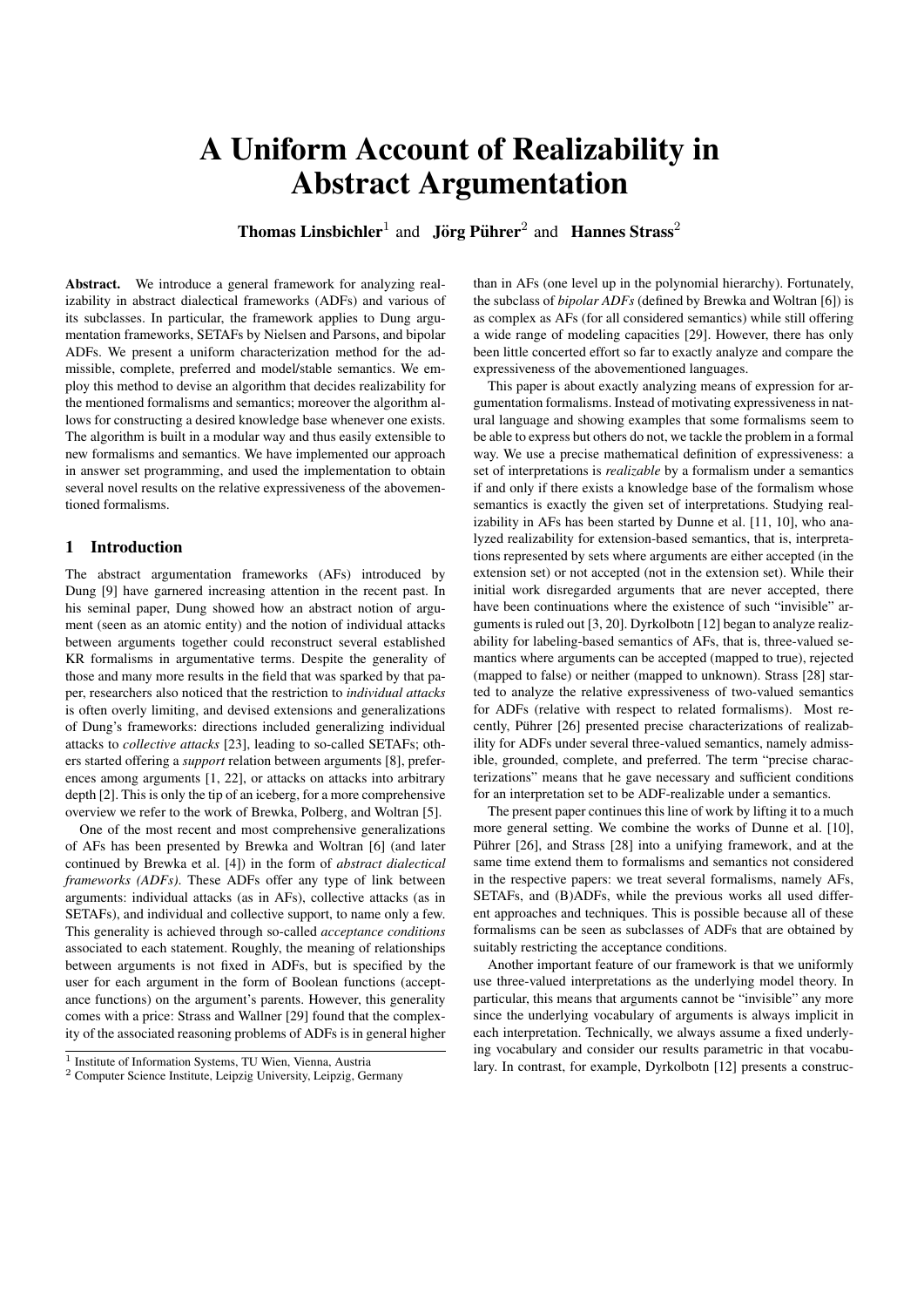tion for realizability that introduces new arguments into the realizing knowledge base; we do not allow that. While sometimes the introduction of new arguments can make sense, for example if new information becomes available about a domain or a debate, it is not sensible in general, as these new arguments would be purely technical with an unclear dialectical meaning. Moreover, it would lead to a different notion of realizability, where most of the realizability problems would be significantly easier, if not trivial.

The paper proceeds as follows. We begin with recalling and introducing the basis and basics of our work – the formalisms we analyze and the methodology with which we analyze them. Next we introduce our general framework for realizability; the major novelty is our consistent use of so-called characterization functions, firstly introduced by Pührer [26], which we adapt to further semantics. The main workhorse of our approach will be a parametric propagate-andguess algorithm for deciding whether a given interpretation set is realizable in a formalism under a semantics. We then analyze the relative expressiveness of the considered formalisms, presenting several new results that we obtained using an implementation of our framework. We conclude with a discussion.

#### 2 Preliminaries

We make use of standard mathematical concepts like functions and partially ordered sets. For a function  $f : X \to Y$  we denote the *update of f with a pair*  $(x, y) \in X \times Y$  by  $f|_y^x : X \to Y$  with  $z \mapsto y$ if  $z = x$ , and  $z \mapsto f(z)$  otherwise. For a function  $f : X \to Y$  and  $y \in Y$ , its preimage is  $f^{-1}(y) = \{x \in X \mid f(x) = y\}$ . A *partially ordered set* is a pair  $(S, \sqsubseteq)$  with  $\sqsubseteq$  a partial order on S. A partially ordered set  $(S, \subseteq)$  is a *complete lattice* if and only if every  $S' \subseteq S$ has both a greatest lower bound (glb)  $\bigcap S' \in S$  and a least upper bound (lub)  $\bigcup S' \in S$ . A partially ordered set  $(S, \sqsubseteq)$  is a *complete meet-semilattice* iff every non-empty subset  $S' \subseteq S$  has a greatest lower bound  $\bigcap S' \in S$  (the *meet*) and every ascending chain  $C \subseteq S$ has a least upper bound  $\bigsqcup C \in S$ .

**Three-Valued Interpretations** Let  $A$  be a fixed finite set of statements. An *interpretation* is a mapping  $v : A \rightarrow \{t, f, u\}$  that assigns one of the truth values true  $(t)$ , false  $(f)$  or unknown  $(u)$  to each statement. An interpretation is *two-valued* if  $v(A) \subseteq \{t, f\}$ , that is, the truth value  $\bf{u}$  is not assigned. Two-valued interpretations  $v \, \text{can} \, \text{be}$ extended to assign truth values  $v(\varphi) \in \{\mathbf{t}, \mathbf{f}\}\$  to propositional formulas  $\varphi$  as usual.

The three truth values are partially ordered according to their information content: we have  $u \lt_i t$  and  $u \lt_i f$  and no other pair in  $\langle i, \rangle$  which intuitively means that the classical truth values contain more information than the truth value unknown. As usual, we denote by  $\leq_i$  the partial order associated to the strict partial order  $\leq_i$ . The pair  $({t, f, u}, \leq_i)$  forms a complete meet-semilattice with the information meet operation  $\bigcap_i$ . This meet can intuitively be interpreted as *consensus* and assigns  $\mathbf{t} \sqcap_i \mathbf{t} = \mathbf{t}$ ,  $\mathbf{f} \sqcap_i \mathbf{f} = \mathbf{f}$ , and returns u otherwise.

The information ordering  $\leq_i$  extends in a straightforward way to interpretations  $v_1, v_2$  over A in that  $v_1 \leq_i v_2$  iff  $v_1(a) \leq_i v_2(a)$  for all  $a \in A$ . We say for two interpretations  $v_1, v_2$  that  $v_2$  *extends*  $v_1$ iff  $v_1 \leq_i v_2$ . The set V of all interpretations over A forms a complete meet-semilattice with respect to the information ordering  $\leq_i$ . The consensus meet operation  $\bigcap_i$  of this semilattice is given by  $(v_1 \sqcap_i v_2)(a) = v_1(a) \sqcap_i v_2(a)$  for all  $a \in A$ . The least element of  $(V, \leq_i)$  is the valuation  $v_{\mathbf{u}} : A \to {\mathbf{u}}$  mapping all statements to unknown – the least informative interpretation. By  $\mathcal{V}_2$  we denote the set of two-valued interpretations; they are the  $\leq_i$ -maximal elements of the meet-semilattice  $(\mathcal{V}, \leq_i)$ . We denote by  $[v]_2$  the set of all twovalued interpretations that extend v. The elements of  $[v]_2$  form an  $\leq_i$ -antichain with greatest lower bound  $v = \prod_i [v]_2$ .

Abstract Argumentation Formalisms An *abstract dialectical framework (ADF)* is a tuple  $D = (A, L, C)$  where A is a set of statements (representing positions one can take or not take in a debate),  $L \subseteq A \times A$  is a set of links (representing dependencies between the positions),  $C = \{C_a\}_{a \in A}$  is a collection of functions  $C_a: 2^{par(a)} \to {\{\mathbf{t},\mathbf{f}\}}$ , one for each statement  $a \in A$ . The function C<sup>a</sup> is the *acceptance condition of* a and expresses whether a can be accepted, given the acceptance status of its parents  $par(a) = \{b \in S \mid (b, a) \in L\}$ . We usually represent each  $C_a$  by a propositional formula  $\varphi_a$  over  $par(a)$ . For the acceptance condition  $C_a$ , we take  $C_a(M \cap par(a)) = \mathbf{t}$  to hold iff M is a model of  $\varphi_a$ .

Brewka and Woltran [6] introduced a useful subclass of ADFs: an ADF  $D = (A, L, C)$  is *bipolar* iff all links in L are supporting or attacking (or both). A link  $(b, a) \in L$  is *supporting in* D iff for all  $M \subseteq par(a)$ , we have that  $C_a(M) = \mathbf{t}$  implies  $C_a(M \cup \{b\}) = \mathbf{t}$ . Symmetrically, a link  $(b, a) \in L$  is *attacking in* D iff for all  $M \subseteq par(a)$ , we have that  $C_a(M \cup \{b\}) = \mathbf{t}$  implies  $C_a(M) = \mathbf{t}$ . Intuitively, a link  $(b, a) \in L$  is supporting iff it can never be the case that there is some state of affairs where we accept  $a$  and reject  $b$ , but after additionally also accepting  $b$  do not accept  $a$  any more. Symmetrically, a link  $(b, a) \in L$  is attacking iff it can never be the case that we reject  $a$  and  $b$ , but after accepting  $b$  also accept  $a$ . If a link  $(b, a)$  is both supporting and attacking then b has no actual influence on a. (But the link does not violate bipolarity.) We write BADFs as  $D = (A, L^+ \cup L^-, C)$  and mean that  $L^+$  contains all supporting links and  $L^-$  all attacking links; see also Example 1 below.<sup>3</sup>

The semantics of ADFs can be defined using an operator  $\Gamma_D$  over three-valued interpretations  $[6, 4]$ . For an ADF  $D$  and a three-valued interpretation v, the interpretation  $\Gamma_D(v)$  is given by

$$
a \mapsto \bigcap_i \{w(\varphi_a) \mid w \in [v]_2\}
$$

That is, for each statement  $a$ , the operator returns the consensus truth value for its acceptance formula  $\varphi_a$ , where the consensus takes into account all possible two-valued interpretations  $w$  that extend the input valuation v. If this v is two-valued, we get  $[v]_2 = \{v\}$  and thus  $\Gamma_D(v)(a) = v(\varphi_a).$ 

The standard semantics of ADFs are now defined as follows. For ADF D, an interpretation  $v : A \rightarrow \{t, f, u\}$  is

- *admissible* iff  $v \leq_i \Gamma_D(v)$ ;
- *complete* iff  $\Gamma_D(v) = v$ ;
- *preferred* iff it is  $\leq_i$ -maximal admissible;
- a *two-valued model* iff it is two-valued and  $\Gamma_D(v) = v$ .

We denote the sets of interpretations that are admissible, complete, preferred, and two-valued models by  $adm(D)$ ,  $com(D)$ ,  $prf(D)$ and  $mod(D)$ , respectively. These definitions are proper generalizations of Dung's notions for AFs: For an AF  $(A, R)$ , where  $R \subseteq$  $A \times A$  is the attack relation, the *ADF* associated to  $(A, R)$  is  $D_{(A,R)} = (A, R, C)$  with  $C = {\varphi_a}_{a \in A}$  and  $\varphi_a = \bigwedge_{b:(b,a)\in R} \neg b$ for all  $a \in A$ . AFs inherit their semantics from the definitions for ADFs [4, Theorems 2 and 4]. In particular, an interpretation is *stable* for an AF  $(A, R)$  if and only if it is a two-valued model of  $D_{(A,R)}$ .

<sup>3</sup> Other than a part of the name, there is no relationship of bipolar ADFs with the bipolar framework of Cayrol and Lagasquie-Schiex [8]; Brewka and Woltran gave a more detailed comparison of the two formalisms [6].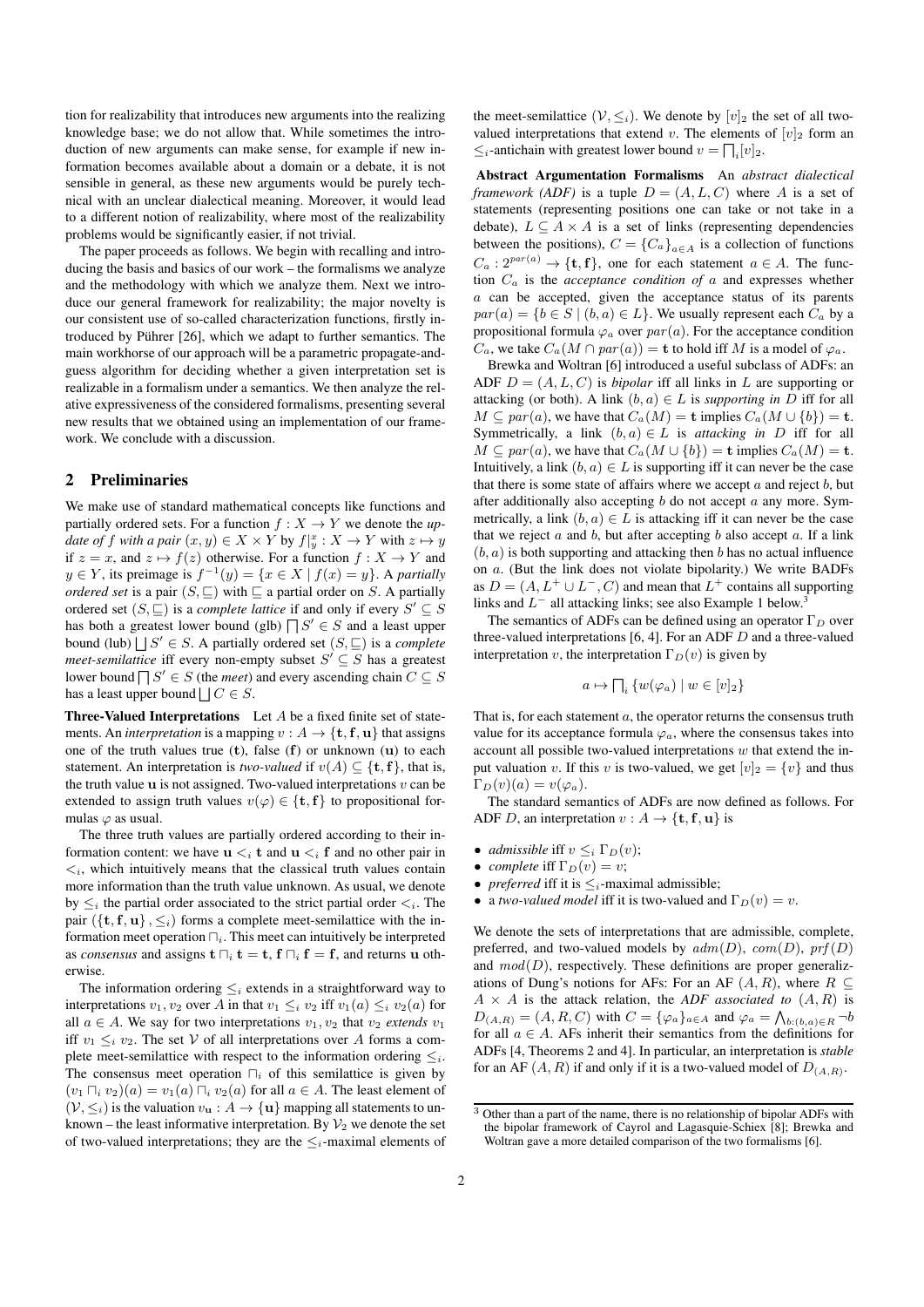**Example 1.** Consider the bipolar ADF  $D = (A, L^+ \cup L^-, C)$  over vocabulary  $A = \{a, b, c\}$  with

 $\varphi_a = b \wedge c, \qquad \varphi_b = \neg a, \qquad \varphi_c = a \vee \neg b$ 

whence it follows that  $L^+ = \{(b, a), (c, a), (a, c)\}\$  and  $L^- = \{(a, b), (b, c)\}.$  (The types of links can be read off the polarities of the statements in the acceptance formulas [28, Theorem 1]; statements occurring only positively are supporting, those that occur only negatively are attacking.) Intuitively, the acceptance condition  $\varphi_a$  is a group support: a can only be accepted if *both* b and  $c$  are accepted. For  $b$ , we have an individual attack just like in standard AFs:  $b$  is attacked by  $a$ , and therefore only be accepted if  $a$ is not accepted. The acceptance condition of  $c$  consists of a support by  $\alpha$  that overpowers an attack by  $\delta$ ; in other words, to be able to accept c, the support from  $\alpha$  must be present or the attack from  $\beta$ must be absent, and if both are present then the support is stronger. (We could have specified that the attack is stronger than the support by writing  $\varphi_c = a \wedge \neg b$ .) Regarding the semantics of D, we find that  $mod(D) = prf(D) = \{v_1\}$  with  $v_1 = \{a \mapsto f, b \mapsto t, c \mapsto f\}.$ Furthermore, we have  $adm(D) = com(D) = prf(D) \cup \{v_2\}$ where  $v_2 = \{a \mapsto \mathbf{u}, b \mapsto \mathbf{u}, c \mapsto \mathbf{u}\}\$ . Intuitively, setting all statements to u is always admissible; in this case it is also complete because no statement is unconditionally accepted or rejected. The non-trivial interpretation  $v_1$  is a model of the BADF because intuitively:  $a$  is rejected since it misses the support of  $c$ ;  $b$  is accepted because the attack from  $a$  does not materialize;  $c$  is rejected because it misses support from  $\alpha$  and at the same time is attacked by  $\beta$ .

A SETAF is a pair  $S = (A, X)$  where  $X \subseteq (2^A \setminus \{\emptyset\}) \times A$  is the (set) attack relation. We define three-valued counterparts of the semantics introduced by Nielsen and Parsons [23], following the same conventions as in three-valued semantics of AFs [7] and argumentation formalisms in general. Given a statement  $a \in A$  and an interpretation v we say that a is *acceptable* with respect to v if and only if  $\forall (B, a) \in X \exists a' \in B : v(a') = \mathbf{f}$  and a is *unacceptable* with respect to v if and only if  $\exists (B, a) \in X \forall a' \in B : v(a') = t$ .

For an interpretation  $v : A \to \{\mathbf{t}, \mathbf{f}, \mathbf{u}\}\)$  it holds that

- $v \in adm(S)$  iff for all  $a \in A$ , a is acceptable wrt. v if  $v(a) = t$ and a is unacceptable wrt. v if  $v(a) = f$ ;
- $v \in com(S)$  iff for all  $a \in A$ , a is acceptable wrt. v iff  $v(a) = t$ and a is unacceptable wrt. v iff  $v(a) = f$ ;
- $v \in prf(S)$  iff v is  $\leq_i$ -maximal admissible; and
- $v \in mod(S)$  iff  $v \in adm(F)$  and  $\nexists a \in A : v(a) = u$ .

For a SETAF  $S = (A, X)$  the corresponding ADF  $D<sub>S</sub>$  has acceptance formula  $\varphi_a = \bigwedge_{(B,a)\in X} \bigvee_{a'\in B} \neg a'$  for each statement  $a\in A$ .

**Proposition 1.** For any SETAF  $S = (A, X)$  it holds that  $\sigma(S) = \sigma(D_S)$ , where  $\sigma \in \{adm, com, prf, mod\}$ .

*Proof.* Given interpretation  $v$  and statement  $a$ , it holds that  $\Gamma_{D_S}(v)(a) = \mathbf{t}$  iff  $\forall w \in [v]_2 : w(a) = \mathbf{t}$  iff  $\forall (B, a) \in X$  $\exists a' \in B : v(a') = \mathbf{f}$  iff a is acceptable wrt. v and  $\Gamma_{D_S}(v)(a) = \mathbf{f}$ iff  $\forall w \in [v]_2 : w(a) = \mathbf{f}$  iff  $\exists (B, a) \in X \ \forall a' \in \overline{B} : v(a') = \mathbf{t}$ iff a is unacceptable wrt. v. Hence  $\sigma(S) = \sigma(D_S)$  for  $\sigma \in \{adm, com, prf, mod\}.$ 

**Realizability** A set  $V \subseteq V$  of interpretations is *realizable* in a formalism  $\mathcal F$  under a semantics  $\sigma$  if and only if there exists a knowledge base kb  $\in \mathcal{F}$  having exactly  $\sigma$ (kb) = V. Pührer [26] characterized realizability for ADFs under various three-valued semantics.

We will reuse the central notions for capturing the complete semantics in this work.

**Definition 1 (Pührer [26]).** Let  $V$  be a set of interpretations. A function  $f: \mathcal{V}_2 \to \mathcal{V}_2$  is a *com-characterization* of V iff: for each  $v \in V$  we have  $v \in V$  iff for each  $a \in A$ :

- $v(a) \neq u$  implies  $f(v_2)(a) = v(a)$  for all  $v_2 \in [v]_2$  and
- $v(a) = u$  implies  $f(v_2')(a) = t$  and  $f(v_2'')(a) = f$  for some  $v'_2, v''_2 \in [v]_2.$

Intuitively, a  $com$ -characterization  $f$  assigns the Boolean value  $f(v)(a)$  to a statement a that the acceptance condition of a would have under  $v$  in an ADF that has  $V$  as its complete semantics. From a function of this kind we can build a corresponding ADF by the following construction. For  $f: \mathcal{V}_2 \to \mathcal{V}_2$ , we define  $D_f$  as the ADF where the acceptance formula for each statement  $a$  is given by

$$
\varphi_a^f = \bigvee_{\substack{w \in \mathcal{V}_2, \\ f(w)(a) = \mathbf{t}}} \phi_w \quad \text{with} \quad \phi_w = \bigwedge_{w(a') = \mathbf{t}} a' \wedge \bigwedge_{w(a') = \mathbf{f}} \neg a'
$$

Observe that for any  $v \in V_2$  we have  $v(\phi_w) = \mathbf{t}$  iff  $v = w$  by definition. Intuitively, the acceptance condition  $\varphi_a^f$  is constructed such that v is a model of  $\varphi_a^f$  if and only if we find  $f(v)(a) = \mathbf{t}$ .

**Proposition 2 (Pührer [26]).** Let  $V \subseteq V$  be a set of interpretations. (1) For each ADF D with  $com(D) = V$ , there is a comcharacterization  $f_D$  for V; (2) for each com-characterization  $f: \mathcal{V}_2 \to \mathcal{V}_2$  for V we have  $com(D_f) = V$ .

The result shows that  $V$  can be realized under complete semantics if and only if there is a *com*-characterization for V.

#### 3 A General Framework for Realizability

The underlying idea of our framework is that all abstract argumentation formalisms introduced in the previous section can be viewed as subclasses of ADFs. This is clear for ADFs themselves and for BADFs by definition; for (SET)AFs it is fairly easy to see. However, knowing that these formalisms can be recast as ADFs is not enough. To employ this knowledge for realizability, we must precisely characterize the corresponding subclasses in terms of restricting the ADFs' acceptance functions. Fortunately, this is also possible and paves the way for the framework we present in this section. Most importantly, we will make use of the fact that different formalisms and different semantics can be characterized modularly, that is, independently of each other.

Towards a uniform account of realizability for ADFs under different semantics, we start with a new characterization of realizability for ADFs under admissible semantics that is based on a notion similar in spirit to *com*-characterizations.

**Definition 2.** Let V be a set of interpretations. A function  $f: \mathcal{V}_2 \rightarrow$  $\mathcal{V}_2$  is an *adm-characterization* of V iff: for each  $v \in \mathcal{V}$  we have  $v\in V$  iff for every  $a\in A$  :

• 
$$
v(a) \neq \mathbf{u}
$$
 implies  $f(v_2)(a) = v(a)$  for all  $v_2 \in [v]_2$ .

Similar as for a  $com$ -characterization, an  $adm$ -characterization  $f$  assigns the value  $f(v)(a)$  to a statement a that the acceptance condition of  $a$  would evaluate to under  $v$  in an ADF that has  $V$  as its admissible semantics. Note that the only difference to Definition 1 is dropping the second condition related to statements with truth value u. While,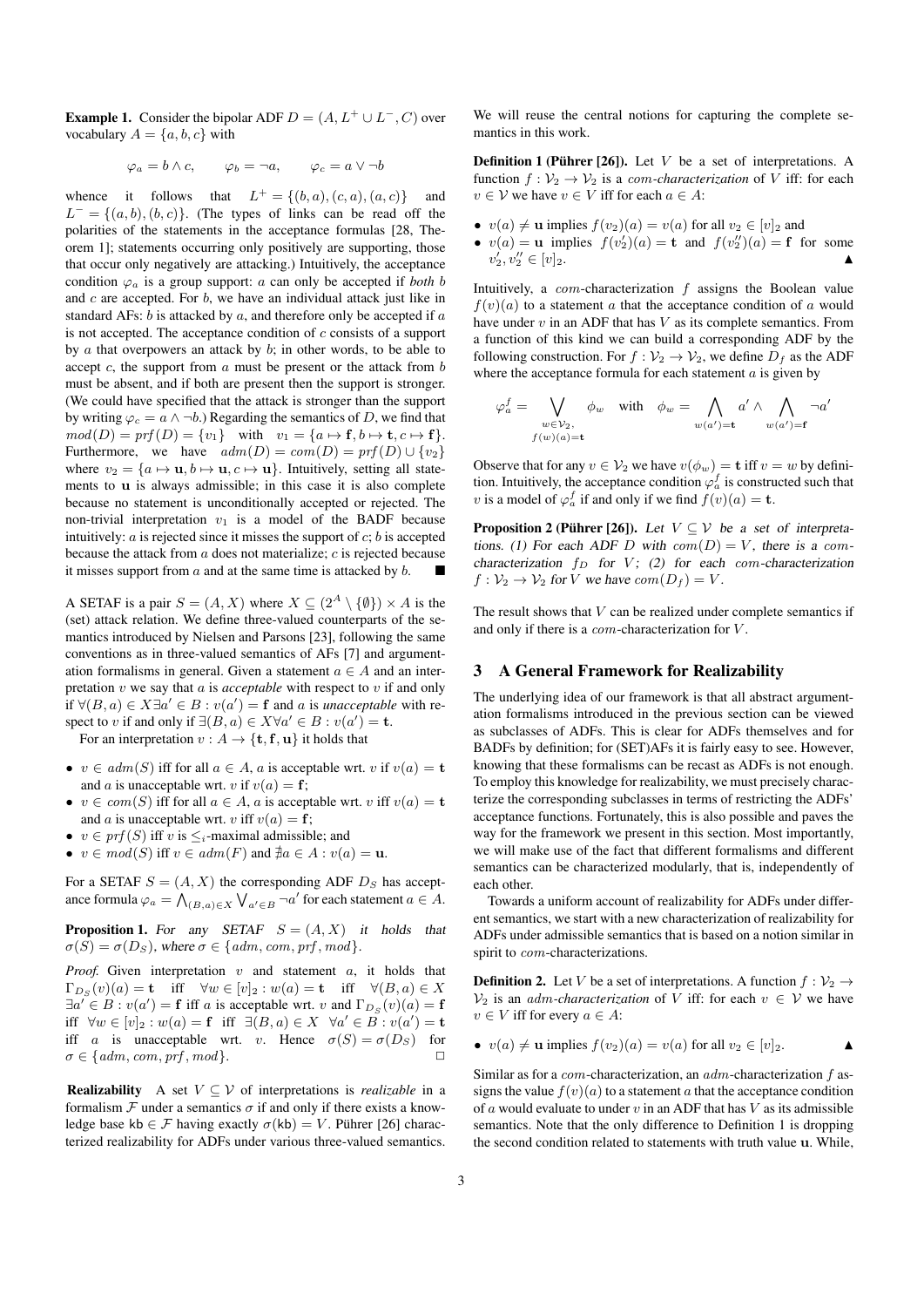the two conditions in Definition 1 capture the relation  $\Gamma_{D_f}(v) = v$ , the remaining one in Definition 2 boils down to  $v \leq_i \Gamma_{D_f}(v)$  that defines the admissible semantics.

**Proposition 3.** Let  $V \subseteq V$  be a set of interpretations. (1) For each ADF D such that  $adm(D) = V$ , there is an adm-characterization f<sub>D</sub> for V; (2) for each adm-characterization  $f: V_2 \to V_2$  for V we have  $adm(D_f) = V$ .

*Proof.* (1) We define the function  $f_D : \mathcal{V}_2 \to \mathcal{V}_2$  as  $f_D(v_2)(a) = v_2(\varphi_a)$  for every  $v_2 \in V_2$  and  $a \in A$  where  $\varphi_a$ is the acceptance formula of a in D. We will show that  $f_D$  is an adm-characterization for  $V = adm(D)$ . Let v be an interpretation. Consider the case  $v \in adm(D)$  and  $v(a) \neq u$  for some  $a \in A$ and some  $v_2 \in [v]_2$ . From  $v \leq_i \Gamma_D(v)$  we get  $v_2(\varphi_a) = v(a)$ . By definition of  $f_D$  it follows that  $f_D(v_2)(a) = v(a)$ . Now assume  $v \notin adm(D)$  and consequently  $v \nleq_i \Gamma_D(v)$ . There must be some  $a \in A$  such that  $v(a) \neq u$  and  $v(a) \neq \Gamma_D(v)(a)$ . Hence, there is some  $v_2 \in [v]_2$  with  $v_2(\varphi_a) \neq v(a)$  and  $f_D(v_2)(a) \neq v(a)$  by definition of  $f_D$ . Thus,  $f_D$  is an adm-characterization for V.

(2) Observe that for every two-valued interpretation  $v_2$  and every  $a \in A$  we have  $f(v_2)(a) = v_2(\varphi_a^f)$ . ( $\subseteq$ ): Let  $v \in adm(D_f)$  be an interpretation and  $a \in A$  a statement such that  $v(a) \neq u$ . Let  $v_2$ be a two-valued interpretation with  $v_2 \in [v]_2$ . Since  $v \leq_i \Gamma_{D_f}(v)$ we have  $v(a) = v_2(\varphi_a^f)$ . Therefore, by our observation it must also hold that  $f(v_2)(a) = v(a)$ . Thus, by Definition 2,  $v \in V$ . ( $\supset$ ): Consider an interpretation v such that  $v \notin adm(D_f)$ . We show that  $v \notin V$ . From  $v \notin adm(D_f)$  we get  $v \nleq_i \Gamma_{D_f}(v)$ . There must be some  $a \in A$  such that  $v(a) \neq \mathbf{u}$  and  $v(a) \neq \Gamma_{D_f}(v)(a)$ . Hence, there is some  $v_2 \in [v]_2$  with  $v_2(\varphi_a^f) \neq v(a)$  and consequently  $f(v_2)(a) \neq v(a)$ . Thus, by Definition 2 we have  $v \notin V$ .

When listing sets of interpretations in examples, for the sake of readability we represent three-valued interpretations by sequences of truth values, tacitly assuming that the underlying vocabulary is given and has an associated total ordering. For example, for the vocabulary  $A = \{a, b, c\}$  we represent the interpretation  ${a \mapsto t, b \mapsto f, c \mapsto u}$  by the sequence tfu.

**Example 2.** Consider the sets  $V_1 = \{uuu, tff, ftu\}$  and  $V_2 = \{ \text{tff}, \text{ftu} \}$  of interpretations over  $A = \{a, b, c\}$ . The mapping  $f = \{ \text{ttt} \mapsto \text{ftt}, \text{ttf} \mapsto \text{ttft}, \text{ttf} \mapsto \text{ttt}, \text{ttf} \mapsto \text{ttff}, \text{ftt} \mapsto \text{ftf},$  $\text{ftf} \mapsto \text{ftt}, \text{fft} \mapsto \text{ttf}, \text{fff} \mapsto \text{ftf}$  is an adm-characterization for  $V_1$ . Thus, the ADF  $D_f$  has  $V_1$  as its admissible interpretations. Indeed, the realizing ADF has the following acceptance conditions:

$$
\varphi_a^f \equiv (a \wedge b \wedge \neg c) \vee (a \wedge \neg b) \vee (\neg a \wedge \neg b \wedge c)
$$
  

$$
\varphi_b^f \equiv (a \wedge c) \vee (\neg a \wedge b) \vee (\neg a \wedge \neg b \wedge \neg c)
$$
  

$$
\varphi_c^f \equiv (a \wedge b) \vee (\neg a \wedge b \wedge \neg c) \vee (\neg b \wedge c)
$$

For  $V_2$  no *adm*-characterization exists because uuu  $\notin V_2$ , but the implication of Definition 2 trivially holds for  $a, b$ , and  $c$ .

We have seen that the construction  $D_f$  for realizing under complete semantics can also be used for realizing a set  $V$  of interpretations under admissible semantics. The only difference is that we here require f to be an *adm*-characterization instead of a *com*characterization for  $V$ . Note that admissible semantics can be characterized by properties that are easier to check than existence of an  $adm$ -characterization (see the work of Pührer [26]). However, using the same type of characterizations for different semantics allows for a unified approach for checking realizability and constructing a realizing ADF in case one exists.

For realizing under the model semantics, we can likewise present an adjusted version of com-characterizations.

**Definition 3.** Let  $V \subseteq V$  be a set of interpretations. A function  $f: \mathcal{V}_2 \to \mathcal{V}_2$  is a *mod-characterization* of V if and only if: (1) f is defined on V (that is,  $V \subseteq V_2$ ) and (2) for each  $v \in V_2$ , we have  $v \in V$  iff  $f(v) = v$ .

As we can show, there is a one-to-one correspondence between mod-characterizations and ADF realizations.

**Proposition 4.** Let  $V \subset V$  be a set of interpretations. (1) For each ADF D such that  $mod(D) = V$ , there is a mod-characterization  $f_D$ for V; (2) vice versa, for each mod-characterization  $f: V_2 \to V_2$ for V we find  $mod(D_f) = V$ .

A related result was given by Strass [28, Proposition 10]. The characterization we presented here fits into the general framework of this paper and is directly usable for our realizability algorithm. The next result summarizes how ADF realizability can be captured by different types of characterizations for the semantics we considered so far.

**Theorem 5.** Let  $V \subseteq V$  be a set of interpretations and consider  $\sigma \in \{adm, com, mod\}$ . There is an ADF D such that  $\sigma(D) = V$ if and only if there is a  $\sigma$ -characterization for V.

The preferred semantics of an ADF  $D$  is closely related to its admissible semantics as, by definition, the preferred interpretations of D are its  $\leq_i$ -maximal admissible interpretations. As a consequence we can also describe preferred realizability in terms of adm-characterizations. We use the lattice-theoretic standard notation  $\max_{\leq i} V$  to denote the  $\leq_i$ -maximal elements of a given set V.

**Corollary 6.** Let  $V \subseteq V$  be a set of interpretations. There is an ADF D with  $prf(D) = V$  iff there is an adm-characterization for some  $V' \subseteq V$  with  $V \subseteq V'$  and  $\max_{\leq i} V' = V$ .

Finally, we give a result on the complexity of deciding realizability for the mentioned formalisms and semantics. We assume here that the representation of an interpretation-set  $V$  over vocabulary  $A$  has size  $\Theta(3^{|A|})$ , that is, the size grows asymptotically in the order of  $3^{|A|}$ . A possible encoding could be a bit string of length  $3^{|A|}$  where the presence (or absence) of each  $v \in V$  is encoded by a 1 (or 0) at a particular position in the string. There might be specific  $V$  with smaller possible representations, but we have no grounds to presume a representation that is exponentially better in the general case.

**Proposition 7.** Let  $\mathcal{F} \in \{AF, SETAF, BADF, ADF\}$  be a formalism and  $\sigma \in \{adm, com, prf, mod\}$  be a semantics. The decision problem "Given a vocabulary A and a set  $V \subseteq V$  of interpretations over A, is there a kb  $\in \mathcal{F}$  such that  $\sigma$ (kb) = V?" can be decided in nondeterministic time that is polynomial in the size of V .

*Proof.* Roughly, we guess a function  $f: V_2 \to V_2$  and verify that it is a  $\sigma$ -characterization. Such a function f can be represented in size  $O(2^{|A|} \cdot |A|)$ , that is, at most polynomial in the input of size  $O(3^{|A|})$ : the fact that  $n \cdot 2^n \in o(3^n) \subseteq O(3^n)$  follows from

$$
\lim_{n \to \infty} \frac{n \cdot 2^n}{3^n} = \lim_{n \to \infty} \frac{n}{\left(\frac{3}{2}\right)^n} \stackrel{*}{=} \lim_{n \to \infty} \frac{1}{\ln \frac{3}{2} \cdot \left(\frac{3}{2}\right)^n} = 0
$$

where the starred equality holds by L'Hôpital's rule.

To verify that the guessed f is indeed a  $\sigma$ -characterization, we check (some of) the properties of Definition 1. For  $\sigma = com$ , this can be done in polynomial time as follows: for each  $v \in V$  and  $a \in A$ , we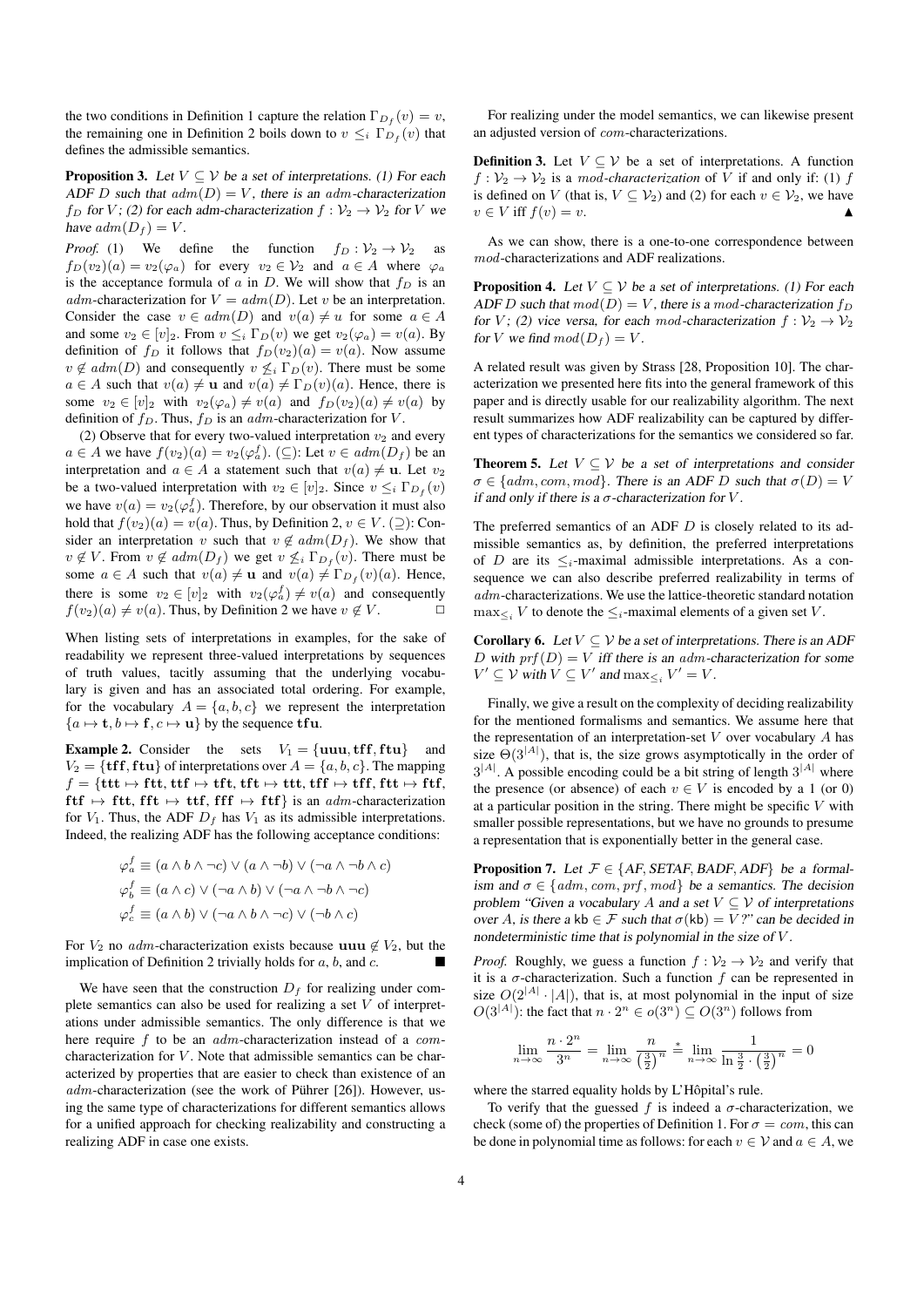look at the set  $[v]_2 \subseteq V_2$  (which is at most polynomial in the input) and check for the respective witness interpretations (if  $v(a) = u$ ) or their absence (if  $v(a) \neq u$ ). For  $\sigma = adm$ , there are even less conditions to check. For  $\sigma = mod$ , we compute the set F of fixpoints of f (by going through V once and checking  $f(v) = v$  for each  $v \in V$ ) and verify that  $F = V$ . For  $\sigma = prf$ , we guess the V' (with  $V \subseteq V' \subseteq V$ ) from Corollary 6 alongside f and verify that f is an *adm*-characterization for V' and that  $\max_{\leq i} V' = V$ .  $\Box$ 

# 3.1 Deciding Realizability: Algorithm 1

Our main algorithm for deciding realizability is a propagate-andguess algorithm in the spirit of the DPLL algorithm for deciding propositional satisfiability [19]. It is generic with respect to (1) the formalism  $\mathcal F$  and (2) the semantics  $\sigma$  for which should be realized. To this end, the propagation part of the algorithm is kept exchangeable and will vary depending on formalism and semantics. Roughly, in the propagation step the algorithm uses the desired set  $V$  of interpretations to derive certain necessary properties of the realizing knowledge base (line 2). This is the essential part of the algorithm: the derivation rules (*propagators*) used there are based on characterizations of realizability with respect to formalism and semantics. (Propagators will be explained in detail in the next two subsections.) Once propagation of properties has reached a fixed point (line 7), the algorithm checks whether the derived information is sufficient to construct a knowledge base. If so, the knowledge base can be constructed and returned (line 9). Otherwise (no more information can be obtained through propagation and there is not enough information to construct a knowledge base yet), the algorithm guesses another assignment for the characterization (line 11) and calls itself recursively.

The main data structure that Algorithm 1 operates on is a set of triples  $(v, a, x)$  consisting of a two-valued interpretation  $v \in V_2$ , an atom  $a \in A$  and a truth value  $\mathbf{x} \in \{\mathbf{t}, \mathbf{f}\}\)$ . This data structure is intended to represent the  $\sigma$ -characterizations introduced in Definitions 1 to 3. There, a  $\sigma$ -characterization is a function  $f : \mathcal{V}_2 \to \mathcal{V}_2$  from twovalued interpretations to two-valued interpretations. However, as the algorithm builds the  $\sigma$ -characterization step by step and there might not even be a  $\sigma$ -characterization in the end (because V is not realizable), we use a set F of triples  $(v, a, x)$  to be able to represent both partial and incoherent states of affairs. The  $\sigma$ -characterization candidate induced by  $F$  is partial if we have that for some  $v$  and  $a$ , neither  $(v, a, t) \in F$  nor  $(v, a, f) \in F$ ; likewise, the candidate is incoherent if for some v and a, both  $(v, a, t) \in F$  and  $(v, a, f) \in F$ . If F is neither partial nor incoherent, it gives rise to a unique  $\sigma$ characterization that can be used to construct the knowledge base realizing the desired set of interpretations. The correspondence to the characterization-function is then such that  $f(v)(a) = \mathbf{x}$  iff  $(v, a, \mathbf{x}) \in F$ .

In our presentation of the algorithm we focused on its main features, therefore the guessing step (line 11) is completely "blind". It is possible to use techniques known from constraint satisfaction problems, such as shaving (removing guessing possibilities that directly lead to inconsistency). Finally, we remark that the algorithm can be extended to enumerate all possible realizations of a given interpretation set – by keeping all choice points in the guessing step and thus exhaustively exploring the whole search space.

In the case where the constructed relation  $F$  becomes functional at some point, the algorithm returns a realizing knowledge base  $kb_{\sigma}^{\mathcal{F}}(F)$ . For ADFs, this just means that we denote by f the  $\sigma$ characterization represented by F and set  $kb_{\sigma}^{\text{ADE}}(F) = D_f$ . For the remaining formalisms we will introduce the respective constructions Algorithm 1  $\text{realize}(\mathcal{F}, \sigma, V, F)$ 

**Input:**  $\bullet$  a formalism  $\mathcal{F}$ 

• a semantics  $\sigma$  for  $\mathcal F$ 

• a set V of interpretations  $v : A \to \{t, f, u\}$ 

• a relation  $F \subseteq \mathcal{V}_2 \times A \times \{\mathbf{t}, \mathbf{f}\}\)$ , initially empty **Output:** a kb  $\in \mathcal{F}$  with  $\sigma$ (kb) = V or "no" if none exists 1: repeat

2: **set**  $F_{\Delta} := \bigcup_{p \in P_{\sigma}^{\mathcal{F}}}$  $p(V,F) \setminus F$ 3: set  $F := F \cup F_{\Delta}$ 4: if  $\exists v \in \mathcal{V}_2, \exists a \in A : \{(v, a, t), (v, a, f)\} \subseteq F$  then 5: return "no" 6: end if 7: **until**  $F_{\Delta} = \emptyset$ 8: if  $\forall v \in \mathcal{V}_2, \forall a \in A, \exists x \in \{\mathbf{t}, \mathbf{f}\} : (v, a, x) \in F$  then 9: **return**  $kb_{\sigma}^{\mathcal{F}}(F)$ 10: end if 11: **choose**  $v \in V_2, a \in A$  with  $(v, a, t) \notin F$ ,  $(v, a, f) \notin F$ 12: if  $\text{realize}(\mathcal{F}, \sigma, V, F \cup \{(v, a, t)\}) \neq \text{``no''}$  then 13: **return** realize( $\mathcal{F}, \sigma, V, F \cup \{(v, a, t)\}\)$ 14: else 15: **return** realize( $\mathcal{F}, \sigma, V, F \cup \{(v, a, f)\}\)$ 16: end if

in later subsections.

The algorithm is parametric in two dimensions, namely with respect to the formalism  $\mathcal F$  and with respect to the semantics  $\sigma$ . These two aspects come into the algorithm via so-called *propagators*. A propagator is a formalism-specific or semantics-specific set of derivation rules. Given a set V of desired interpretations and a partial  $\sigma$ characterization F, a propagator p derives new triples  $(v, a, x)$  that must necessarily be part of any total  $\sigma$ -characterization f for V such that  $f$  extends  $F$ . In what follows, we present semantics propagators for admissible, complete and two-valued model (in (SET)AF terms stable) semantics, and formalism propagators for BADFs, AFs, and SETAFs.

# 3.2 Semantics Propagators

The semantics propagators are defined in Figure 1. They are directly derived from the properties of  $\sigma$ -characterizations presented in Definitions 1 to 3. While the definitions provide exact conditions to check whether a given function is a  $\sigma$ -characterization, the propagators allow us to derive definite values of partial characterizations that are necessary to fulfill the conditions for being a  $\sigma$ -characterization.

For admissible semantics, the condition for a function  $f$  to be an  $adm$ -characterization of a desired set of interpretations  $V$  (cf. Definition 2) can be split into a condition for desired interpretations  $v \in V$ and two conditions for undesired interpretations  $v \notin V$ . Propagator  $p_{adm}^{\in}$  derives new triples by considering interpretations  $v \in V$ . Here, for all two-valued interpretations  $v_2$  that extend v, the value  $f(v_2)$ has to be in accordance with  $v$  on  $v$ 's Boolean part, that is, the algorithm adds  $(v_2, a, v(a))$  whenever  $v(a) \neq \mathbf{u}$ . On the other hand,  $p_{adm}^{\notin}$  derives new triples for  $v \notin V$  in order to ensure that there is a two-valued interpretation  $v_2$  extending v where  $f(v_2)$  differs from v on a Boolean value of v. Note that while  $p_{adm}^{\infty}$  immediately allows us to derive information about F for each desired interpretation  $v \in V$ , propagator  $p_{adm}^{\notin}$  is much weaker in the sense that it only derives a triple of  $F$  if there is no other way to meet the conditions for an undesired interpretation. Special treatment is required for the interpretation  $v_{\rm u}$  that maps all statements to **u** and is admissible for every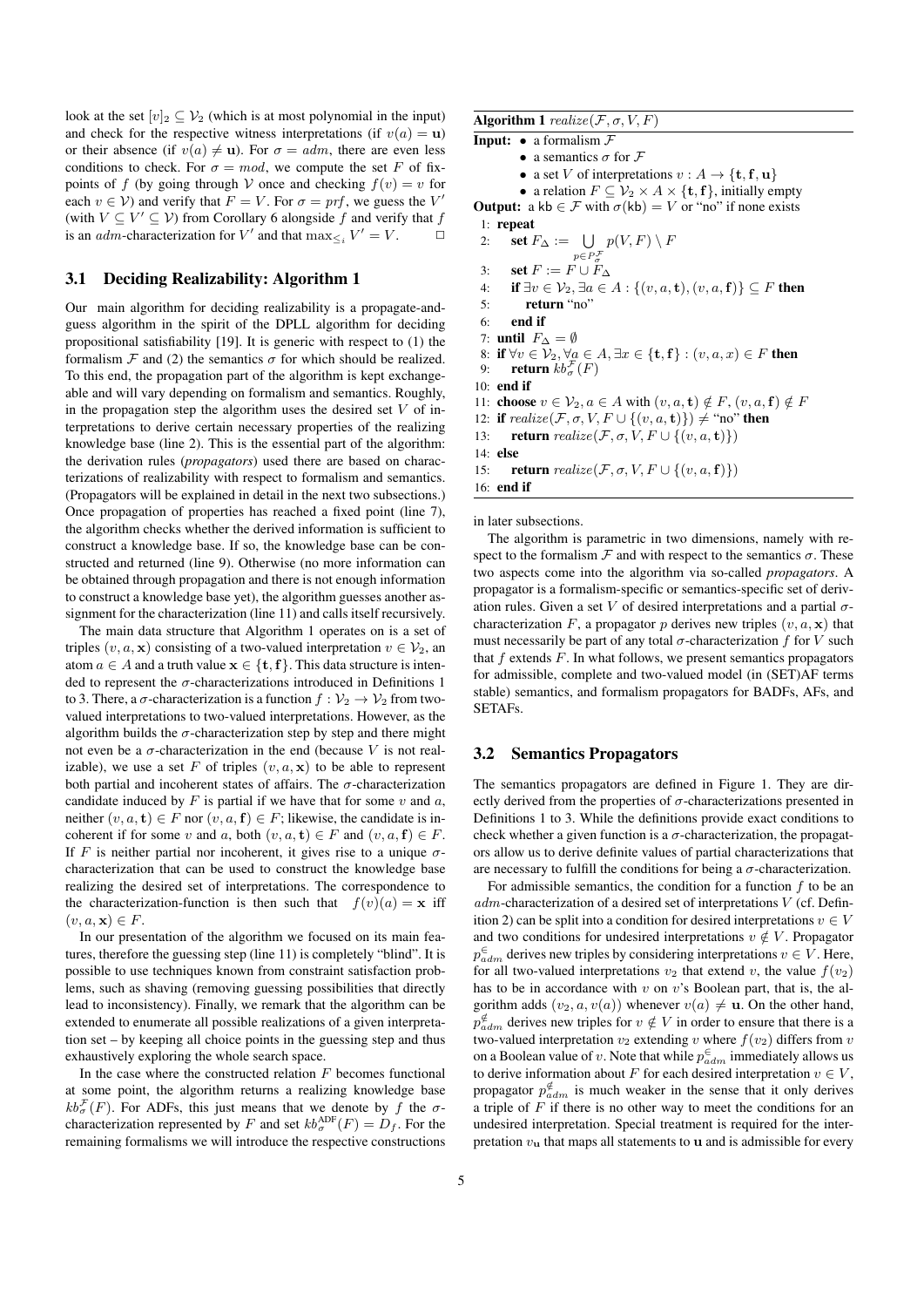$$
p_{adm}^{\epsilon}(V, F) = \{(v_2, a, v(a)) \mid v \in V, v_2 \in [v]_2, v(a) \neq \mathbf{u}\}
$$
\n
$$
p_{adm}^{\epsilon}(V, F) = \{(v_2, a, v(a)) \mid v \in V \setminus V, v_2 \in [v]_2, v(a) \neq \mathbf{u}\}
$$
\n
$$
p_{adm}^{\epsilon}(V, F) = \{(v_2, a, v(a)) \mid v \in V \setminus V, v_2 \in [v]_2\}
$$
\n
$$
v(a) \neq \mathbf{u}, \forall b \in A \setminus v^{-1}(\mathbf{u}), \forall v_2' \in [v]_2\}
$$
\n
$$
p_{adm}^{\epsilon}(V, F) = \{(v, a, v(a)) \mid v \in V \setminus V, v_2 \in [v]_2\}
$$
\n
$$
p_{adm}^{\epsilon}(V, F) = \{(v, a, v(a)) \mid v \in V_2, a \in A, v_u \notin V\}
$$
\n
$$
p_{adm}^{\epsilon}(V, F) = \{(v, a, v(a)) \mid v \in V_2, a \in A, v_u \notin V\}
$$
\n
$$
p_{adm}^{\epsilon}(V, F) = \{(v, a, v(a)) \mid v \in V_2, a \in A, v_u \notin V\}
$$
\n
$$
p_{adm}^{\epsilon}(V, F) = \{(v, a, v(a)) \mid v \in V_2, a \in A, v_u \notin V\}
$$
\n
$$
p_{b}^{\epsilon}(V, F) = \{(v, a, v(a)) \mid v \in V_2 \setminus V, a \in A\}
$$
\n
$$
p_{b}^{\epsilon}(V, F) = \{(v, a, v(a)) \mid v \in V_2 \setminus V, a \in A, v_u \notin V\}
$$
\n
$$
p_{b}^{\epsilon}(V, F) = \{(v, a, v(a)) \mid v \in V_2 \setminus V, a \in A, v_u \notin V\}
$$
\n
$$
p_{b}^{\epsilon}(V, F) = \{(v, a, v(a)) \mid v \in V_2 \setminus V, a \in A, v_u \notin V\}
$$
\n
$$
p_{b}^{\epsilon}(V, F) = \{(v, a, v(a)) \mid v \in V
$$

**Figure 1**: Semantics propagators for the complete  $(P_{com}^{ADE} = \{p_{com}^{\in, \text{tf}}, p_{com}^{\in, \text{u}}, p_{com}^{\emptyset, \text{tr}}, p_{com}^{\emptyset, \text{u}}\}$  with  $p_{com}^{\in, \text{tf}}(V, F) = p_{adm}^{\in}(V, F)$ , admissible  $(P_{adm}^{ADF} = \{p_{adm}^{\infty}, p_{adm}^{\notin}, p_{adm}^{\notin}\})$ , and model semantics  $(P_{mod}^{ADF} = \{p_{mod}^{\in}, p_{mod}^{\notin}, p_{mod}^{\notin}\})$ .

ADF. This is not captured by  $p_{adm}^{\infty}$  and  $p_{adm}^{\notinfty}$  as these deal only with interpretations that have Boolean mappings. Thus, propagator  $p_{adm}^t$ serves to check whether  $v_{\mathbf{u}} \in V$ . If this is not the case, the propagator immediately makes the relation  $F$  incoherent and the algorithm correctly answers "no".

For complete semantics and interpretations  $v \in V$ , propagator  $p_{com}^{\in \text{,tf}}$  derives triples just like in the admissible case. Propagator  $p_{com}^{\in, \mathbf{u}}$  deals with statements  $a \in A$  having  $v(a) = \mathbf{u}$  for which there have to be at least two  $v_2, v_2' \in [v]_2$  having  $f(v_2)(a) = \mathbf{t}$  and  $f(v_2')(a) = \mathbf{f}$ . Hence  $p_{com}^{\infty}$  derives triple  $(v_2, a, \neg \mathbf{x})$  if for all other  $v_2' \in [v]_2$  we find a triple  $(v_2', a, \mathbf{x})$ . For interpretations  $v \notin V$  it must hold that there is some  $a \in A$  such that (i)  $v(a) \neq u$  and  $f(v_2)(a) \neq v(a)$  for some  $v_2 \in [v]_2$  or (ii)  $v(a) = u$  but for all  $v_2 \in [v]_2$ ,  $f(v_2)$  assigns the same Boolean truth value x to a. Now if neither (i) nor (ii) can be fulfilled by any statement  $b \in A \setminus \{a\}$ due to the current contents of F, propagators  $p_{com}^{\notin, \text{tf}}$  and  $p_{com}^{\notin, \text{u}}$  derive triple  $(v_2, a, \neg v(a))$  for  $v(a) \neq u$  if needed for a to fulfill (i) and  $(v_2, a, \neg x)$  for  $v(a) = u$  if needed for a to fulfill (ii), respectively.

**Example 3.** Consider the set  $V_3 = \{uuu, fuu, uuf, ftf\}$ . First, we consider a run of  $realize(ADF, adm, V_3, \emptyset)$ . In the first iteration, propagator  $p_{adm}^{\in}$  ensures that  $F_{\Delta}$  in line 2 contains (fff, a, f), (ftf,  $a, f$ ), (ftf,  $c, f$ ), and (fff,  $c, f$ ). Based on the latter three tuples and fuf  $\notin V_3$ , propagator  $p_{adm}^{\notin}$  derives  $(f\mathbf{f} \mathbf{f}, a, \mathbf{t})$  in the second iteration which together with  $(f\, f, a, f)$  causes the algorithm to return "no". Consequently,  $V_3$  is not  $adm$ -realizable. A run of  $realize(ADF, com, V_3, \emptyset)$  on the other hand returns com-characterization  $f$  for  $V_3$  that maps ttf to tff, ftt to fft, ftf and fff to ftf and all other  $v_2 \in V_2$  to fff. Hence, ADF  $D_f$ , given by the acceptance conditions  $\varphi_a^f = a \wedge b \wedge \neg c$ ,  $\varphi_b^f = (\neg a \land b \land \neg c) \lor (\neg a \land \neg b \land \neg c)$ , and  $\varphi_c^f = \neg a \land b \land c$ , has  $V_3$  as its complete semantics.

Finally, for two-valued model semantics, propagator  $p_{mod}^{\in}$  derives new triples by looking at interpretations  $v \in V$ . For those, we must find  $f(v) = v$  in each mod-characterization f by definition. Thus the algorithm adds  $(v, a, v(a))$  for each  $a \in A$  to the partial characterization F. Propagator  $p_{mod}^{\notin}$  looks at interpretations  $v \in V_2 \setminus V$ , for which it must hold that  $f(v) \neq v$ . Thus there must be a statement  $a \in A$  with  $v(a) \neq f(v)(a)$ , which is exactly what this propagator derives whenever it is clear that there is only one statement candidate left. This, in turn, is the case whenever all  $b \in A$  with the opposite truth value  $\neg v(a)$  and all  $c \in A$  with  $c \neq a$  cannot coherently become the necessary witness any more. The propagator  $p_{mod}^{t}$  checks whether  $V \subseteq V_2$ , that is, the desired set of interpretAlgorithm 2 realize  $Prf(\mathcal{F}, V)$ 

**Input:**  $\bullet$  a formalism  $\mathcal{F}$ • a set V of interpretations  $v : A \to \{t, f, u\}$ **Output:** Return some kb  $\in \mathcal{F}$  with  $prf(kb) = V$  if one exists or "no" otherwise.<br>1: **if**  $\max_{i \leq i} V \neq V$  **then** 2: return "no" 3: end if 4: set  $V^{\leq i} := \{v \in \mathcal{V} \mid \exists v' \in V : v \leq_i v'\}$ 5: set  $X := \emptyset$ 6: repeat 7: **choose**  $V' \subseteq V^{\leq i}$  with  $V' \notin X$ 8: **set**  $X := X \cup \{V'\}$ 9: **set**  $V^{adm} := V \cup V'$ 10: **if** realize(F, adm,  $V^{adm}$ ,  $\emptyset$ )  $\neq$  "no" **then** 11: **return** realize( $\mathcal{F}$ , adm,  $V^{adm}$ ,  $\emptyset$ ) 12: end if 13: **until**  $\forall V' \subseteq V^{\leq i} : V' \in X$ 14: return "no"

ations consists entirely of two-valued interpretations. In that case this propagator makes the relation  $F$  incoherent, following a similar strategy as  $p_{adm}^t$ .

The Special Case of Preferred Semantics Realizing a given set of interpretations V under preferred semantics requires special treatment. We do not have a  $\sigma$ -characterization function for  $\sigma = prf$ at hand to directly check realizability of  $V$  but have to find some  $V' \subseteq \{v \in V \mid \exists v' \in V : v \leq_i v'\}$  such that  $V \cup V'$  is realizable under admissible semantics (cf. Corollary 6). Algorithm 2 implements this idea by guessing such a  $V'$  (line 7) and then using Algorithm 1 to try to realize  $V \cup V'$  under admissible semantics (line 11). If *realize* returns a knowledge base kb realizing  $V \cup V'$ under *adm* we can directly use kb as solution of *realizePrf* since it holds that  $prf$ (kb) = V, given that V is an  $\leq_i$ -antichain (line 2).

#### 3.3 Formalism Propagators

When constructing an ADF realizing a given set  $V$  of interpretations under a semantics  $\sigma$ , the function  $kb_{\sigma}^{\text{ADE}}(F)$  makes use of the  $\sigma$ characterization given by  $F$  in the following way:  $v$  is a model of the acceptance condition  $\varphi_a$  if and only if we find  $(v, a, t) \in F$ . Now as bipolar ADFs, SETAFs and AFs are all subclasses of ADFs by restricting the acceptance conditions of statements, these restrictions also carry over to the  $\sigma$ -characterizations. The propagators defined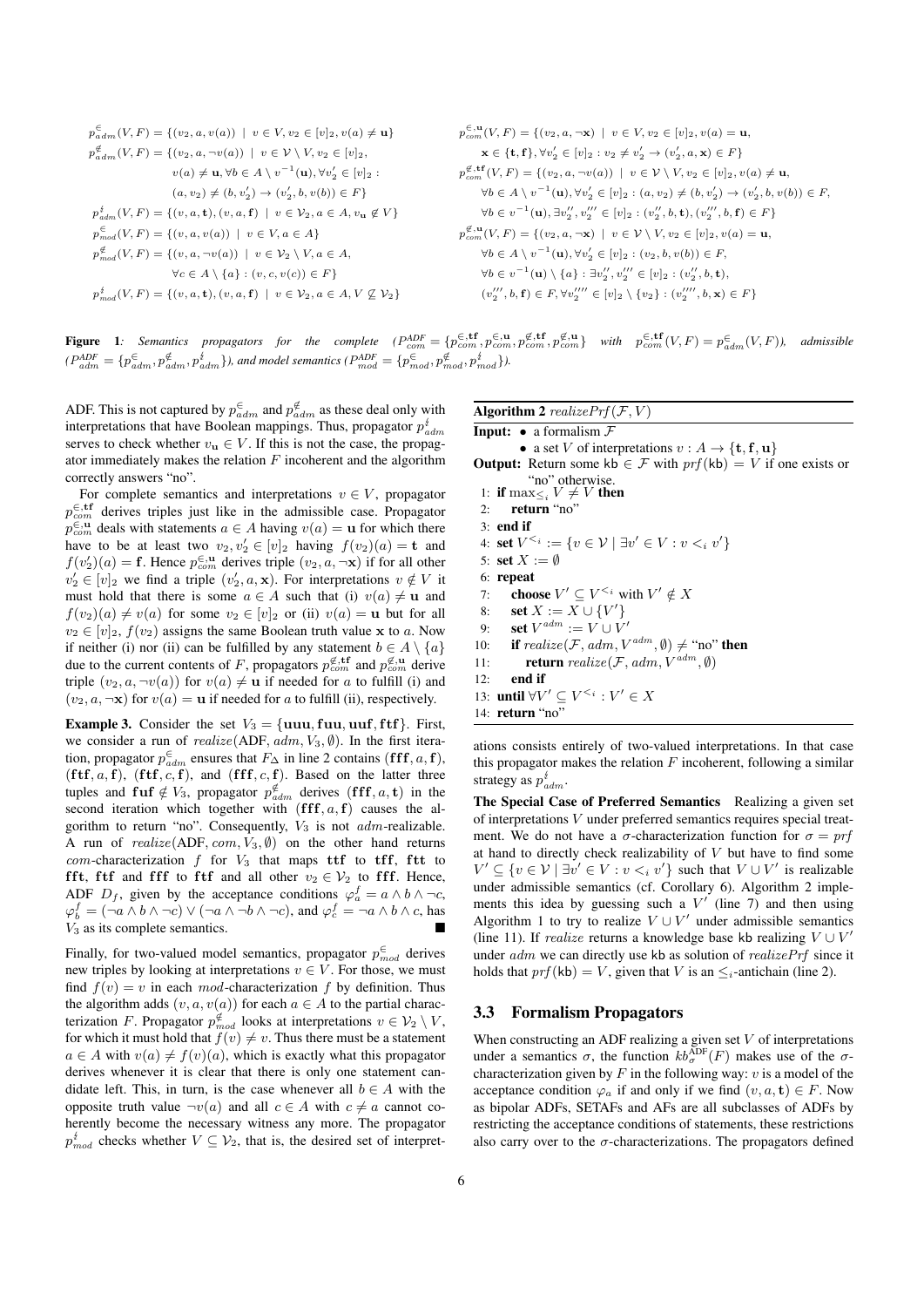$$
p^{\text{SETAF}}(V, F) = \{ (v_{\mathbf{f}}, a, \mathbf{t}) \mid a \in A \} \cup \{ (w, a, \mathbf{t}) \mid (v, a, \mathbf{t}) \in F, w \in V_2, w <_{t} v \} \cup \{ (w, a, \mathbf{f}) \mid (v, a, \mathbf{f}) \in F, w \in V_2, v <_{t} w \}
$$
\n
$$
p^{\text{AF}}(V, F) = p^{\text{SETAF}}(V, F) \cup \{ (v_{1} \sqcup_{t} v_{2}, a, \mathbf{t}) \mid (v_{1}, a, \mathbf{t}) \in F, (v_{2}, a, \mathbf{t}) \in F \}
$$
\n
$$
L^{+} = \left\{ (b, a) \mid (v, a, \mathbf{f}) \in F, v(b) = \mathbf{f}, (v_{\mathbf{f}}, a, \mathbf{t}) \in F \right\}
$$
\n
$$
p^{\text{BADF}}(V, F) = \left\{ (v_{\mathbf{f}}, a, \mathbf{x}) \mid (v, a, \mathbf{x}) \in F, (w, a, \neg \mathbf{x}) \in F, w(b) = \mathbf{f}, (w_{\mathbf{f}}, a, \mathbf{x}) \in F \right\}
$$
\n
$$
L^{-} = \left\{ (b, a) \mid (v, a, \mathbf{t}) \in F, v(b) = \mathbf{f}, (v_{\mathbf{f}}, a, \mathbf{f}) \in F \right\}
$$

Figure 2: Formalism propagators. For formalism  $F \in \{AF, SETAF, BADF\}$  and any  $\sigma \in \{adm, com, prf, mod\}$ , we set the respective propagator for  $F$  to  $P_{\sigma}^{\mathcal{F}} = P_{\sigma}^{ADF} \cup \{p^{\mathcal{F}}\}$  with  $p^{\mathcal{F}}$  as defined above.  $L^+$  and  $L^-$  define link polarities for  $kb_{\sigma}^{BADF}$ .

in Figure 2 use structural knowledge on the form of acceptance conditions of the respective formalisms to reduce the search space or to induce incoherence of  $F$  whenever  $V$  is not realizable.

Bipolar ADFs For bipolar ADFs, we use the fact that each of their links must have at least one polarity, that is, must be supporting or attacking. Therefore, if a link is not supporting, it must be attacking, and vice versa. For canonical realization, we obtain the polarities of links, that is, the sets  $L^+$  and  $L^-$ , as defined in Figure 2.

AFs To explain the AF propagators, we first need some more definitions. On the two classical truth values, we define the truth ordering  $f \lt_t t$ , whence the operations  $\sqcup_t$  and  $\sqcap_t$  with  $f \sqcup_t t = t$  and  $f \bigcap_t \mathbf{t} = f$  result. These operations can be lifted pointwise to twovalued interpretations as usual, i.e.,  $(v_1 \sqcup_t v_2)(a) = v_1(a) \sqcup_t v_2(a)$ and  $(v_1 \sqcap_t v_2)(a) = v_1(a) \sqcap_t v_2(a)$ . Again, the reflexive version of  $\lt_t$  is denoted by  $\leq_t$ . The pair  $(\mathcal{V}_2, \leq_t)$  of two-valued interpretations ordered by the truth ordering forms a complete lattice with glb  $\prod_t$  and lub  $\sqcup_t$ . This complete lattice has the least element  $v_f : A \to \{f\},\$ the interpretation mapping all statements to false, and the greatest element  $v_t : A \to \{t\}$  mapping all statements to true, respectively.

Acceptance conditions of AF-based ADFs have the form of conjunctions of negative literals. In the complete lattice  $(\mathcal{V}_2, \leq_t)$ , the model sets of AF acceptance conditions correspond to the latticetheoretic concept of an *ideal*, a subset of  $V_2$  that is downwardclosed with respect to  $\leq_t$  and upward-closed with respect to  $\sqcup_t$ . The propagator directly implements these closure properties: application of  $p^{AF}$  ensures that when a  $\sigma$ -characterization F that is neither incoherent nor partial is found in line 8 of Algorithm 1, then there is, for each  $a \in A$ , an interpretation  $v_a$  such that  $(v_a, a, t) \in F$  and  $v \leq_t v_a$  for each  $(v, a, t) \in F$ . Hence  $v_a$  is crucial for the acceptance condition, or in AF terms the attacks, of  $a$  and we can define  $kb_{\sigma}^{\text{AF}}(F) = (A, \{(b, a) \mid a, b \in A, v_a(b) = \mathbf{f}\}).$ 

**SETAFs** The propagator for SETAFs,  $p^{\text{SETAF}}$ , is a weaker version of that of AFs, since we cannot presume upward-closure with respect to  $L_t$ . In SETAF-based ADFs the acceptance formula is in *conjunctive normal form* containing only negative literals. By a transformation preserving logical equivalence we obtain an acceptance condition in *disjunctive normal form*, again with only negative literals; in other words, a *disjunction* of AF acceptance formulas. Thus, the model set of a SETAF acceptance condition is not necessarily an ideal, but a union of ideals. For the canonical realization we can make use of the fact that, for each  $a \in A$ , the set  $V_a^{\mathbf{t}} = \{v \in \mathcal{V}_2 \mid (v, a, \mathbf{t}) \in F\}$ is downward-closed with respect to  $\leq_t$ , hence the set of models of  $\bigvee_{v \in \max_{\leq t} V^{\mathbf{t}}} \bigwedge_{v(b)=\mathbf{f}} \neg b$  is exactly  $V_a^{\mathbf{t}}$ . The clauses of its corresponding CNF-formula exactly coincide with the sets of arguments attacking a in  $kb_{\sigma}^{\text{SETAF}}(F)$ .

# 3.4 Correctness

For a lack of space, we could not include a formal proof of soundness and completeness of Algorithm 1, but rather present arguments for termination and correctness.

**Termination** With each recursive call, the set  $F$  can never decrease in size, as the only changes to  $F$  are adding the results of propagation in line 3 and adding the guesses in line 11. Also within the until-loop, the set  $F$  can never decrease in size; furthermore there is only an overall finite number of triples that can be added to F. Thus at some point we must have  $F_\Delta = \emptyset$  and leave the until-loop. Since F always increases in size, at some point it must either become functional or incoherent, whence the algorithm terminates.

**Soundness** If the algorithm returns  $kb_{\sigma}^{\mathcal{F}}(F)$  as a realizing knowledge base, then according to the condition in line 8 the relation  $F$  induced a total function  $f: \mathcal{V}_2 \to \mathcal{V}_2$ . In particular, because the untilloop must have been run through at least once, there was at least one propagation step (line 2). Since the propagators are defined such that they enforce everything that must hold in a  $\sigma$ -characterization, we conclude that the induced function f indeed is a  $\sigma$ -characterization for V. By construction, we consequently find that  $\sigma(kb^{\mathcal{F}}_{\sigma}(F)) = V$ .

Completeness If the algorithm answers "no", then the execution reached line 5. Thus, for the constructed set  $F$ , there must have been an interpretation  $v \in V_2$  and a statement  $a \in A$  such that  $\{(v, a, t), (v, a, f)\}\subseteq F$ , that is, F is incoherent. Since F is initially empty, the only way it could get incoherent is in the propagation step in line 2. (The guessing step cannot create incoherence, since exactly one truth value is guessed for  $v$  and  $a$ .) However, the propagators are defined such that they infer only assignments (triples) that are necessary for the given  $F$ . Consequently, the given interpretation set  $V$  is such that either there is no realization within the ADF fragment corresponding to formalism  $F$  (that is, the formalism propagator derived the incoherence) or there is no  $\sigma$ -characterization for V with respect to general ADFs (that is, the semantics propagator derived the incoherence). In any case, V is not  $\sigma$ -realizable for  $\mathcal{F}$ .

#### 4 Implementation

As Algorithm 1 is based on propagation, guessing, and checking it is perfectly suited for an implementation using answer set programming (ASP) [24, 21] as this allows for exploiting conflict learning strategies and heuristics of modern ASP solvers. Thus, we developed ASP encodings in the gringo language [17] for our approach. Similar as the algorithm, our declarative encodings are modular, consisting of a main part responsible for constructing set  $F$ and separate encodings for the individual propagators. If one wants, e.g., to compute an AF realization under admissible semantics for a set  $V$  of interpretations, an input program encoding  $V$  is joined with the main encoding, the propagator encoding for admissible semantics as well as the propagator encoding for AFs. Every answer set of such a program encodes a respective characterization function. Our ASP encoding for preferred semantics is based on the admissible encoding and guesses further interpretations following the essential idea of Algorithm 2. For constructing a knowledge base with the desired semantics, we also provide two ASP encodings that transform the output to an ADF in the syntax of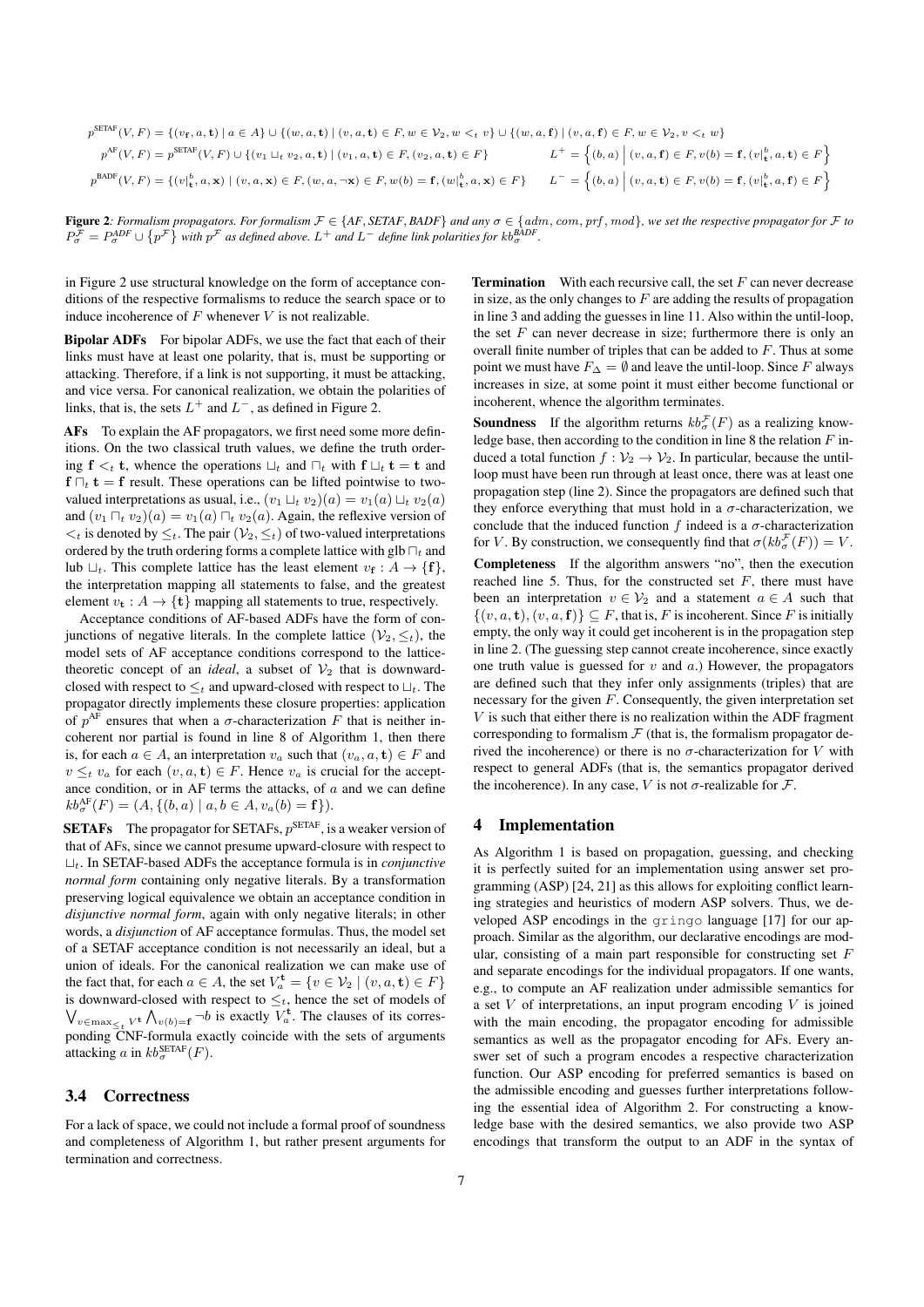the DIAMOND tool [14], respectively an AF in ASPARTIX syntax [13, 15]. Both argumentation tools are based on ASP themselves. The encodings for all the semantics and formalisms we covered in the paper can be downloaded from http://www.dbai.tuwien. ac.at/research/project/adf/unreal/.

#### 5 Expressiveness Results

In this section we briefly present some results that we have obtained using our implementation. We first introduce some necessary notation to describe the relative expressiveness of knowledge representation formalisms [18, 28]. For formalisms  $\mathcal{F}_1$  and  $\mathcal{F}_2$  with semantics  $\sigma_1$  and  $\sigma_2$ , we say that  $\mathcal{F}_2$  under  $\sigma_2$  is at least as expressive as  $\mathcal{F}_1$ under  $\sigma_1$  and write  $\mathcal{F}_1^{\sigma_1} \leq_e \mathcal{F}_2^{\sigma_2}$  if and only if  $\Sigma_{\mathcal{F}_1}^{\sigma_1} \subseteq \Sigma_{\mathcal{F}_2}^{\sigma_2}$ , where  $\Sigma^{\sigma}_{\mathcal{F}} = {\sigma(kb) | kb \in \mathcal{F}}$  is the *signature of*  $\mathcal F$  *under*  $\sigma$ . As usual, we define  $\mathcal{F}_1 \leq_e \mathcal{F}_2$  if and only if  $F_1 \leq_e \mathcal{F}_2$  and  $F_2 \nleq_e \mathcal{F}_1$ .

We now start by considering the signatures of AFs, SETAFs and (B)ADFs for the unary vocabulary  $\{a\}$ :

$$
\begin{aligned} &\Sigma_{\text{AF}}^{\text{adm}} = \Sigma_{\text{SETAF}}^{\text{adm}} = \left\{ \{\mathbf{u}\}, \{\mathbf{u}, \mathbf{t}\} \right\} \\ &\Sigma_{\text{AF}}^{\text{com}} = \Sigma_{\text{SETAF}}^{\text{com}} = \left\{ \{\mathbf{u}\}, \{\mathbf{t}\} \right\} \\ &\Sigma_{\text{AF}}^{\text{prf}} = \Sigma_{\text{SETAF}}^{\text{prf}} = \left\{ \{\mathbf{u}\}, \{\mathbf{t}\} \right\} \\ &\Sigma_{\text{AF}}^{\text{mod}} = \Sigma_{\text{SETAF}}^{\text{mod}} = \left\{ \emptyset, \{\mathbf{t}\} \right\} \\ &\Sigma_{\text{ADF}}^{\text{adm}} = \Sigma_{\text{BADF}}^{\text{adm}} = \Sigma_{\text{AF}}^{\text{adm}} \cup \left\{ \{\mathbf{u}, \mathbf{f}\}, \{\mathbf{u}, \mathbf{t}, \mathbf{f}\} \right\} \\ &\Sigma_{\text{ADF}}^{\text{orr}} = \Sigma_{\text{BADF}}^{\text{comf}} = \Sigma_{\text{AF}}^{\text{orr}} \cup \left\{ \{\mathbf{f}\}, \{\mathbf{u}, \mathbf{t}, \mathbf{f}\} \right\} \\ &\Sigma_{\text{ADF}}^{\text{prf}} = \Sigma_{\text{BADF}}^{\text{prf}} = \Sigma_{\text{AF}}^{\text{prf}} \cup \left\{ \{\mathbf{f}\}, \{\mathbf{t}, \mathbf{f}\} \right\} \\ &\Sigma_{\text{ADF}}^{\text{mod}} = \Sigma_{\text{BADF}}^{\text{mod}} = \Sigma_{\text{AF}}^{\text{mod}} \cup \left\{ \{\mathbf{f}\}, \{\mathbf{t}, \mathbf{f}\} \right\} \end{aligned}
$$

The following result shows that the expressiveness of the formalisms under consideration is in line with the amount of restrictions they impose on acceptance formulas.

**Theorem 8.** For any  $\sigma \in \{adm, com, prf, mod\}$ :

- 1.  $AF^{\sigma} <_{e} SETAF^{\sigma}$ .
- 2.  $SETAF^{\sigma} <_{e} BADF^{\sigma}$ .
- 3. BAD $F^{\sigma} <_{e} ADF^{\sigma}$ .

*Proof.* (1)  $AF^{\sigma} \leq_e \text{SETAF}^{\sigma}$  is clear (by modeling individual attacks via singletons). For SETAF<sup> $\sigma$ </sup>  $\leq_e$  AF<sup> $\sigma$ </sup> the witnessing interpretation sets over vocabulary  $A = \{a, b, c\}$  are  $\{uuu, ttf, tft, ftt\}$  $\Sigma_{\text{SETAF}}^{\sigma} \setminus \Sigma_{\text{AF}}^{\sigma}$  and  $\{\text{ttf}, \text{tft}, \text{ftt}\}$   $\in$   $\Sigma_{\text{SETAF}}^{\tau} \setminus \Sigma_{\text{AF}}^{\tau}$  with  $\sigma \in \{adm, com\}$  and  $\tau \in \{prf, mod\}$ . By each pair of arguments of A being t in at least one model, a realizing AF cannot feature any attack, immediately giving rise to the model ttt. The respective realizing SETAF is given by the attack relation  $X = \{(\{a, b\}, c), (\{a, c\}, b), (\{b, c\}, a)\}.$ 

(2) It is clear that SETAF<sup> $\sigma \leq_e$ </sup> BADF<sup> $\sigma$ </sup> holds (SETAFs are bipolar since all parents are always attacking). For BADF<sup> $\sigma$ </sup>  $\leq_e$  SETAF<sup> $\sigma$ </sup> the respective counterexamples can be read off the signatures above: for  $\sigma \in \{adm, com\}$  we find  $\{u, t, f\} \in \Sigma^{\sigma}_{BADF} \setminus \Sigma^{\sigma}_{SETAF}$  and for  $\tau \in \{prf, mod\}$  we find  $\{t, f\} \in \Sigma_{\text{BADF}}^{\tau} \setminus \Sigma_{\text{SETAF}}^{\tau}$ . The realizing bipolar ADF has acceptance condition  $\varphi_a = a$ .

(3) For  $\sigma = mod$  the result is known [28, Theorem 14]; for the remaining semantics the model sets witnessing  $ADF^{\sigma} \nleq_e BADF^{\sigma}$ over vocabulary  $A = \{a, b\}$  are

$$
\begin{aligned} \{ {\bf u u}, {\bf t u}, {\bf t t}, {\bf f f}, {\bf f u} \} &\in \Sigma_{\text{ADF}}^{adm} \setminus \Sigma_{\text{BADF}}^{adm} \\ \{ {\bf u u}, {\bf t u}, {\bf t t}, {\bf f f}, {\bf f u} \} &\in \Sigma_{\text{ADF}}^{corr} \setminus \Sigma_{\text{BADF}}^{perf} \\ \{ {\bf t t}, {\bf f f}, {\bf f u} \} &\in \Sigma_{\text{ADF}}^{prf} \setminus \Sigma_{\text{BADF}}^{prf} \end{aligned}
$$

A witnessing ADF is given by  $\varphi_a = a$  and  $\varphi_b = a \leftrightarrow b$ .

Theorem 8 is concerned with the relative expressiveness of the formalisms under consideration, given a certain semantics. Considering different semantics we find that for all formalisms the signatures become incomparable:

**Proposition 9.**  $\mathcal{F}_1^{\sigma_1} \nleq_e \mathcal{F}_2^{\sigma_2}$  and  $\mathcal{F}_2^{\sigma_2} \nleq_e \mathcal{F}_1^{\sigma_1}$  for all formalisms  $\mathcal{F}_1, \mathcal{F}_2 \in \{AF, SETAF, BADF, ADF\}$  and all semantics  $\sigma_1, \sigma_2 \in \{adm, com, prf, mod\}$  with  $\sigma_1 \neq \sigma_2$ .

*Proof.* First, the result for  $adm$  and  $com$  follows by  $\{u, t\} \in \sum_{A}^{adm}$ , but  $\{u, t\} \notin \Sigma^{com}_{\text{ADF}}$  and  $\{t\} \in \Sigma^{com}_{\text{AF}}$ , but  $\{t\} \notin \Sigma^{adm}_{\text{ADF}}$ . Moreover, taking into account that the set of preferred interpretations (resp. twovalued models) always forms a  $\leq_i$ -antichain while the set of admissible (resp. complete) interpretations never does, the result follows for  $\sigma_1 \in \{adm, com\}$  and  $\sigma_2 \in \{prf, mod\}$ . Finally, since a kb  $\in \mathcal{F}$ may not have any two-valued models and a preferred interpretation is not necessarily two-valued, the result for  $\emph{prf}$  and mod follows.  $\Box$ 

Disregarding the possibility of realizing the empty set of interpretations under the two-valued model semantics, we obtain the following relation for ADFs.

# **Proposition 10.**  $(\sum_{ADF}^{mod} \setminus \{\emptyset\}) \subseteq \sum_{ADF}^{prf}$ .

*Proof.* Consider some  $V \in \Sigma_{\text{ADF}}^{mod}$  with  $V \neq \emptyset$ . Clearly  $V \subseteq V_2$ and by Proposition 4 there is a mod-characterization  $f: \mathcal{V}_2 \to \mathcal{V}_2$ for V, that is,  $f(v) = v$  iff  $v \in V$ . Define  $f' : \mathcal{V}_2 \to \mathcal{V}_2$  such that  $f'(v) = f(v) = v$  for all  $v \in V$  and  $f'(v)(a) = \neg v(a)$  for all  $v \in V \setminus V$  and  $a \in A$ . Now it holds that  $f'$  is an  $adm$ characterization of  $V' = \{v \in \mathcal{V} \mid \forall v_2 \in [v]_2 : v_2 \in V\} \cup \{v_\mathbf{u}\}.$ Since  $\max_{\leq i} V' = V$  we get that the ADF D with acceptance formula  $\varphi_a^{f'}$  for each  $a \in A$  has  $\text{prf}(D) = V$  whence  $V \in \Sigma_{\text{ADF}}^{\text{prf}}$ .

In contrast, this relation does not hold for AFs, which was shown for extension-based semantics by Linsbichler et al. [20, Theorem 5] and immediately follows for the three-valued case.

# 6 Discussion

We presented a framework for realizability in which AFs, SETAFs, BADFs and general ADFs can be treated in a uniform way. The centerpiece of our approach is an algorithm for deciding realizability of a given interpretation-set in a formalism under a semantics. The algorithm makes use of so-called propagators, by which it can be adapted to the different formalisms and semantics. We also presented an implementation of our framework in answer set programming and several novel expressiveness results that we obtained using our implementation. In unpublished related work, our colleague Sylwia Polberg studied a wide range of abstract argumentation formalisms, in particular their relationship with ADFs [25]. This can be the basis for including further formalisms into our realizability framework: all that remains to do is figuring out suitable ADF fragments and developing propagators for them, just like we did exemplarily for Nielsen and Parsons' SETAFs. For further future work, several semantics whose realizability is yet unstudied could be added to our framework, for example semantics based on conflict-freeness, like three-valued versions of conflict-free, naive, and stage semantics [27, 16, 29].

Acknowledgements This research was supported by the German Research Foundation (DFG) under project BR 1817/7-1 and the Austrian Science Fund (FWF) under projects I1102, I2854 and P25518.